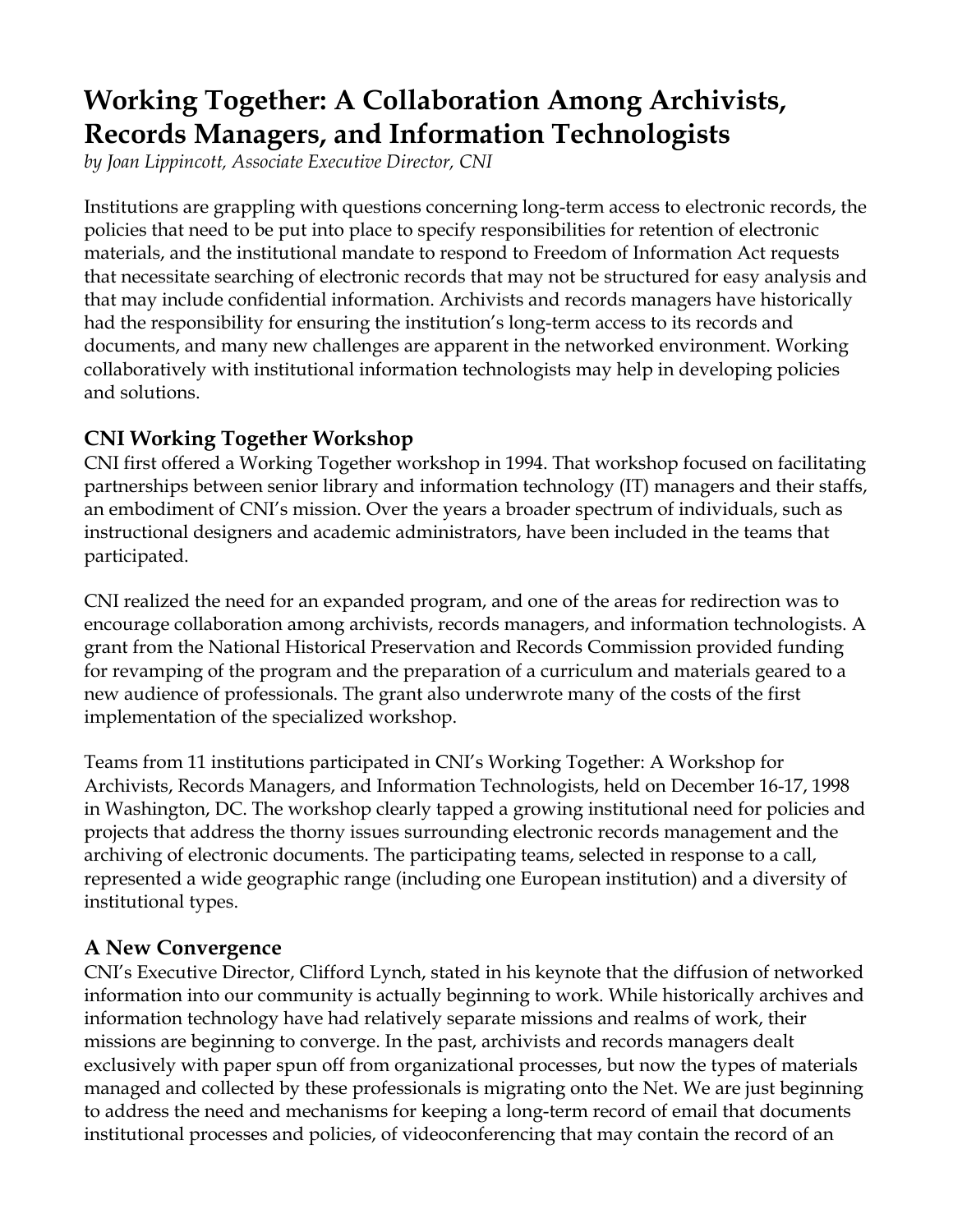official decision, and of website materials that represent the history of the institution.

### **Major Issues**

Participants identified major issues surrounding electronic archives and records, including policy-oriented concerns such as: confidentiality, retention versus disposal of electronic records, authority for decision-making and policy, and the legal/regulatory environment. Participants also identified the long-term archiving of web resources and email, the economics of long-term archiving, educating users and producers about electronic records policies, and the lack of input from archivists and records managers into system design as significant concerns.

Facilitators Gerry Bernbom (Special Assistant for Digital Libraries and Distance Education, Office for Information Technology, Indiana University) and Fynnette Eaton (Director of the Technical Services Division, Smithsonian Institution Archives) guided the teams, providing an overview of forces affecting collaboration among individuals representing different sectors of the institution, and finally focusing on an institutional project of relevance to each team.

#### **Institutional Projects**

Teams developed plans to take back to their home institutions. Topics included plans to archive portions of the institutional website, to design a system to archive email created by a dean's office that had enduring value to the university, to design information systems that will provide continuing access to student records, to design a system of legally acceptable electronic records for a state agency, and to develop a campaign to inform university employees in one case and state employees in another about their responsibilities in dealing with electronic records.

# **Perspectives & Future Workshops**

Participants found that the structured agenda, interaction with others facing similar problems, and the time away from daily work to focus on these issues as key elements in their satisfaction with the workshop.

CNI is planning two more workshops on this topic for spring or summer 1999. One will be hosted by CIC and held in the Midwest, and the second will be held in Washington, DC. Information will be posted on  $\leq$  cni-announce or check the CNI website, <http://www.cni.org/projects/working.together/>, for specifics. In addition, a session on the issues that institutions face regarding electronic records and archives will be held at the Spring CNI Task Force meeting, April 26—27, Washington, DC.

Table of Contents for Issue 202 | Access and Delivery Services Articles